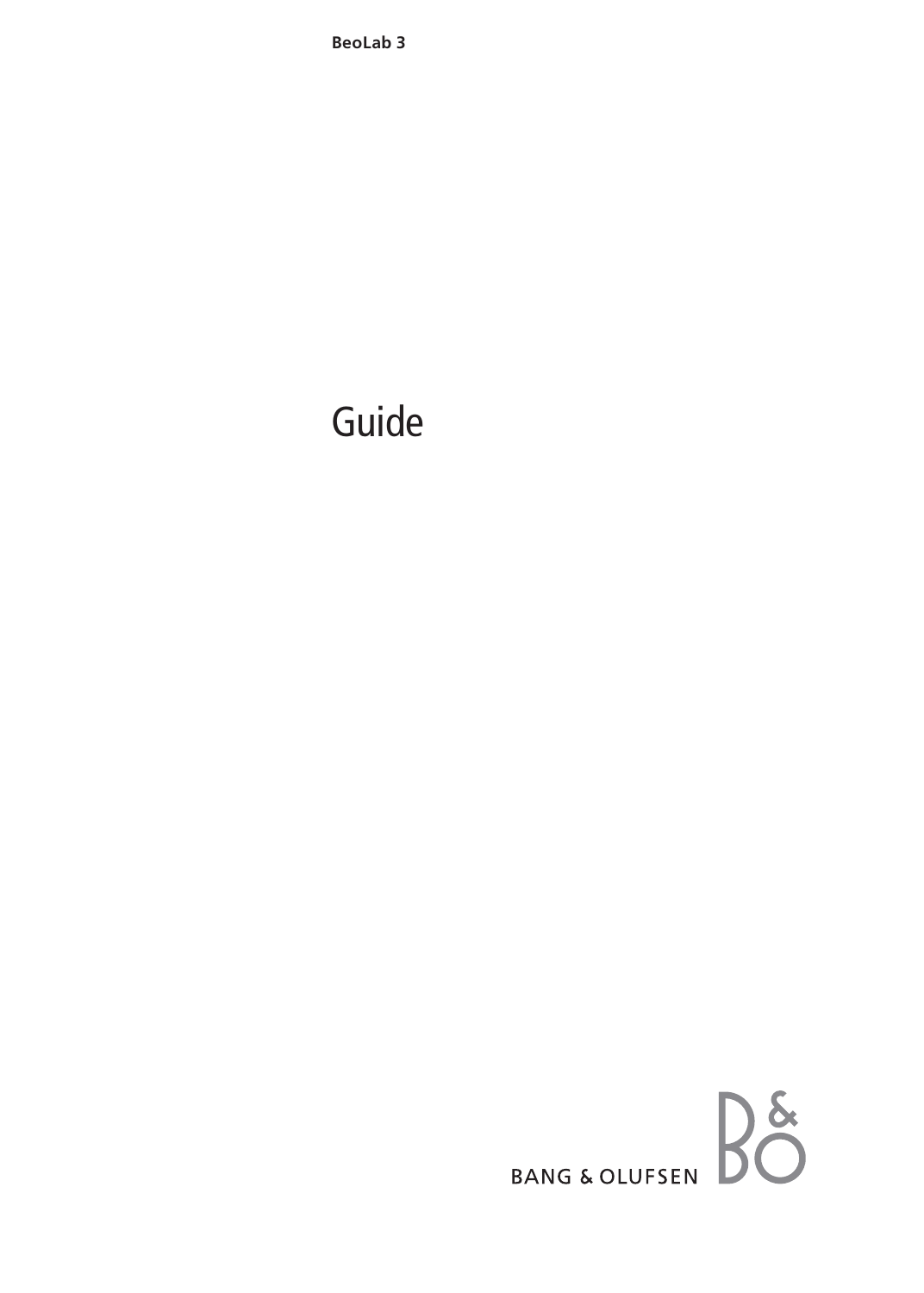

**cover (or back). No User-serviceable parts inside. Refer servicing to qualified service personnel.** 

**WARNING:** To prevent fire or electric **The alternal property** damages shock, do not expose this appliance to rain or moisture. Do not expose this equipment to dripping or splashing and ensure that no objects filled with liquids, such as vases, are placed on the equipment.

To completely disconnect this equipment from the AC Mains, disconnect the power supply cord plug from the AC receptacle.



This symbol indicates that a dangerous voltage constituting a risk of electric shock is present within this unit.



This symbol indicates that there are important operating and maintenance instructions in the literature accompanying this unit.



*To get access to the approval labels, remove the BeoLab 3 top cap.* 

*NOTE! Prolonged listening at high volume levels may cause hearing* 



*Acoustic Lens Technology – manufactured under license from Sausalito Audio Works.*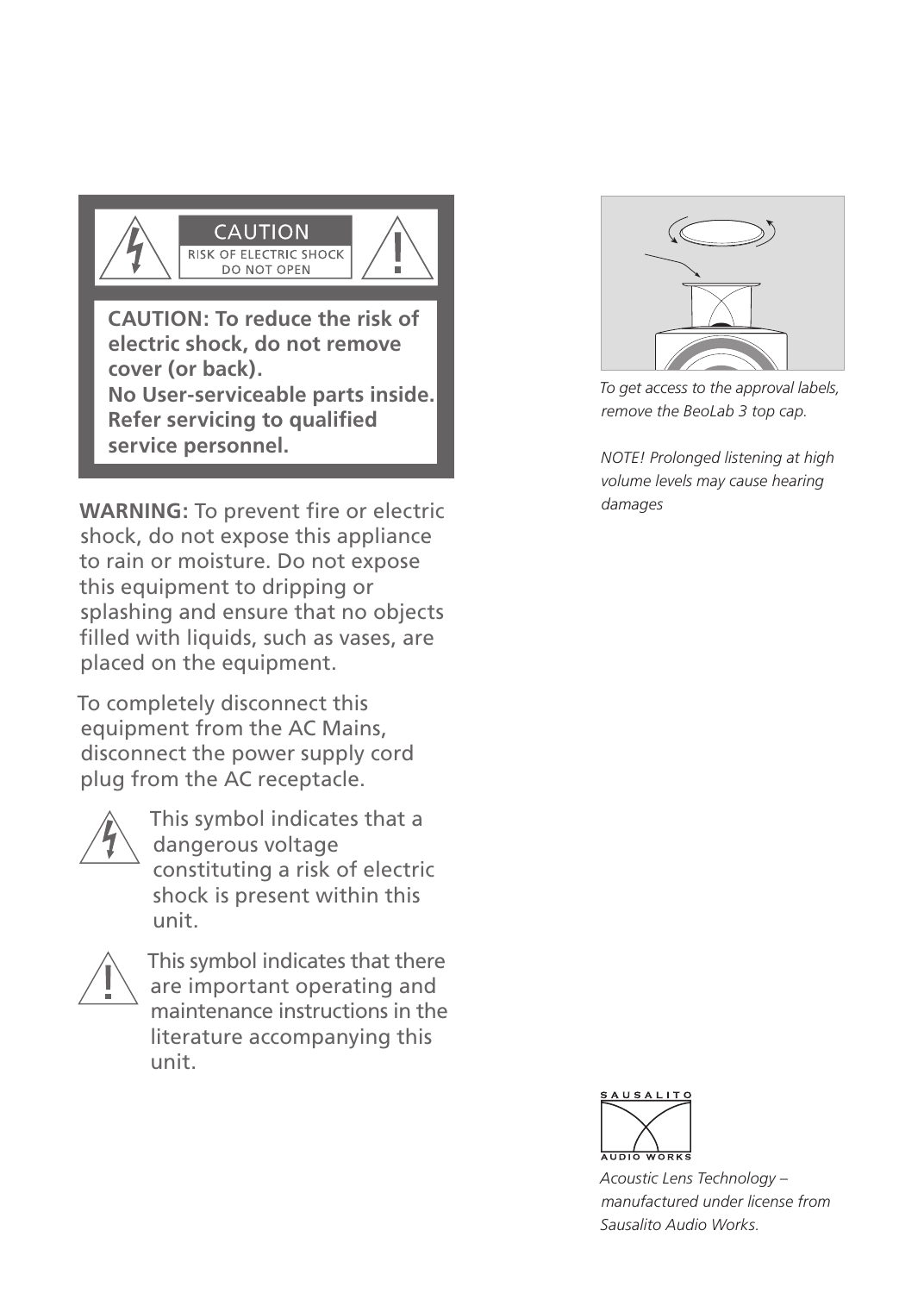# **Daily use**

When you have finished setting up the loudspeakers as described on the following pages, connect the entire system to the mains. The loudspeakers are designed to be left in standby when not in use.

#### **Loudspeaker protection**

The loudspeaker is equipped with a thermal protection system which prevents overheating. If an error occurs – or the speaker units become overheated – the system automatically switches the loudspeaker to standby, and the indicator light turns yellow.

## *To restore the situation:*

- > Disconnect the loudspeaker from the mains.
- > Allow the system time to reset (approximately 3–5 minutes).
- > Reconnect the loudspeaker to the mains again.

*Should the problem persist, contact your Bang & Olufsen retailer.* 

#### **Switching on and off**

When you switch on your system, the loudspeaker switches on simultaneously, and the indicator light shines green.

When you switch off your system, or mute the sound, the indicator light turns red.

# **Cleaning**

Clean the loudspeaker surfaces using a soft, lint-free cloth which you have dipped in lukewarm water and wrung firmly.

*Never use alcohol or other solvents to clean any parts of the loudspeaker!* 



Caution: *Do not touch the BeoLab 3 top speaker membrane!* 



Indicator light: *In daily use the indicator light shines either red (standby) or greAen (playing). If an error occurs – or the speaker units become overheated – the light switches to yellow.*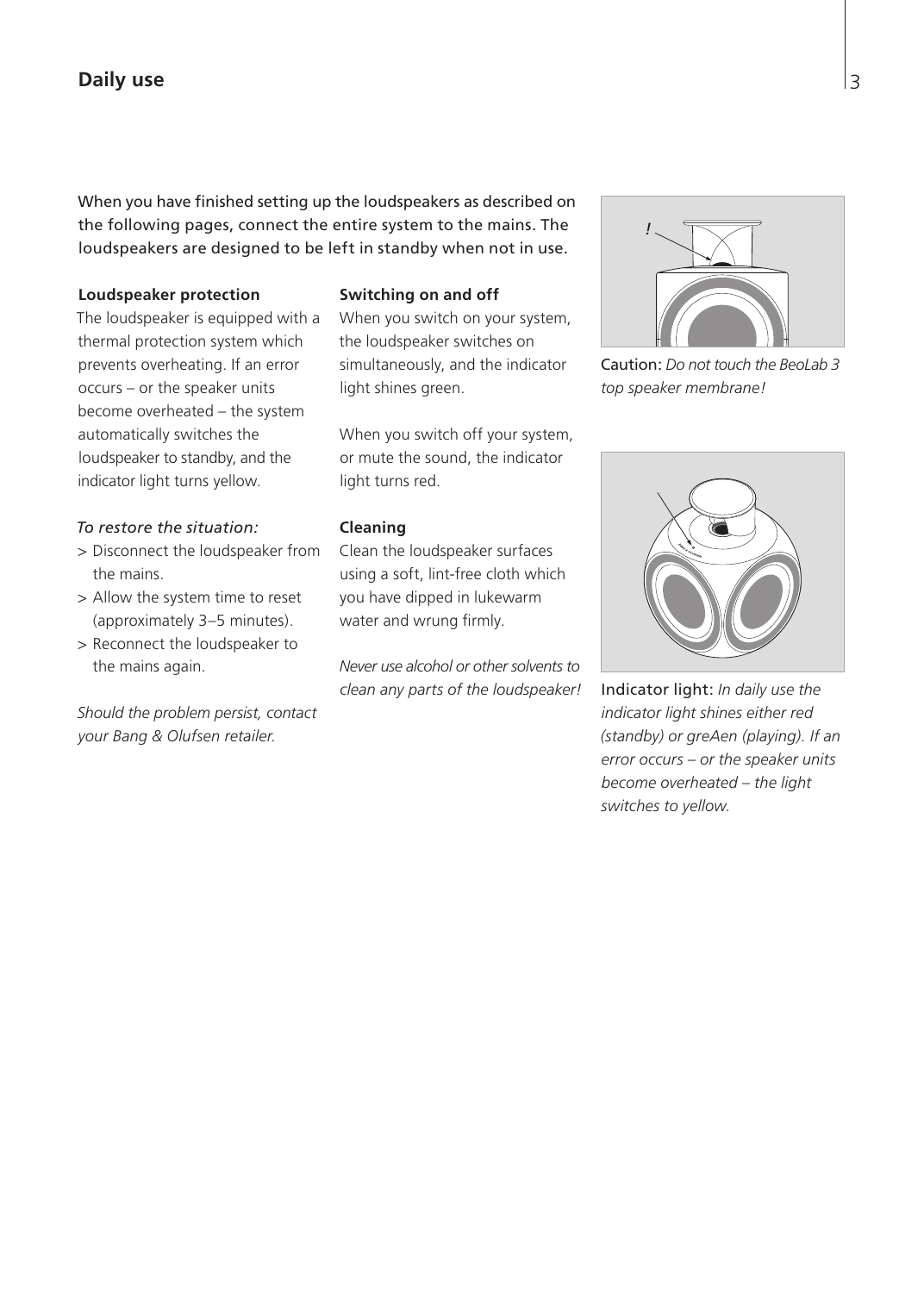# *We recommend that you follow this procedure:*

- Disconnect your system from the mains.
- Place the loudspeaker according to the guidelines on these two pages. For information on how to fasten the loudspeaker to the optional accessories, refer to the Guide enclosed with the accessory.
- Connect the loudspeaker and set the SETUP switch as explained in '*Cable connections'* (pp. 6–7).
- Set the POSITION switch to the correct setting on each loudspeaker. This is explained in '*Adapt BeoLab 3 to your room'* (pp. 8–10).
- Connect the entire system to the mains again.



*The loudspeaker must be placed on either the black rubber base, a floor stand, a table stand, or a wall bracket.* 

### **Cautions**

- Make sure that the loudspeaker is placed and connected in accordance with the instructions in this Guide.
- Do not attempt to open the loudspeaker. Leave such operations to qualified service personnel!
- The loudspeaker is designed for indoor use in dry, domestic environments only, and for use within a temperature range of 10–40º C (50–105º F).
- Do not in any way block the free movement of the speaker units, and do not apply any force to them, as this may result in permanent damage!
- Do not lift the loudspeaker by gripping the top part (the acoustic lens).
- Do not place any items on top of the loudspeaker.
- Do not place the loudspeaker enclosed in, for example, a small bookcase.
- Leave a minimum of 20 cm (8") free space at the sides, and never place anything directly in front of the loudspeaker.
- Always place the loudspeaker in an upright position.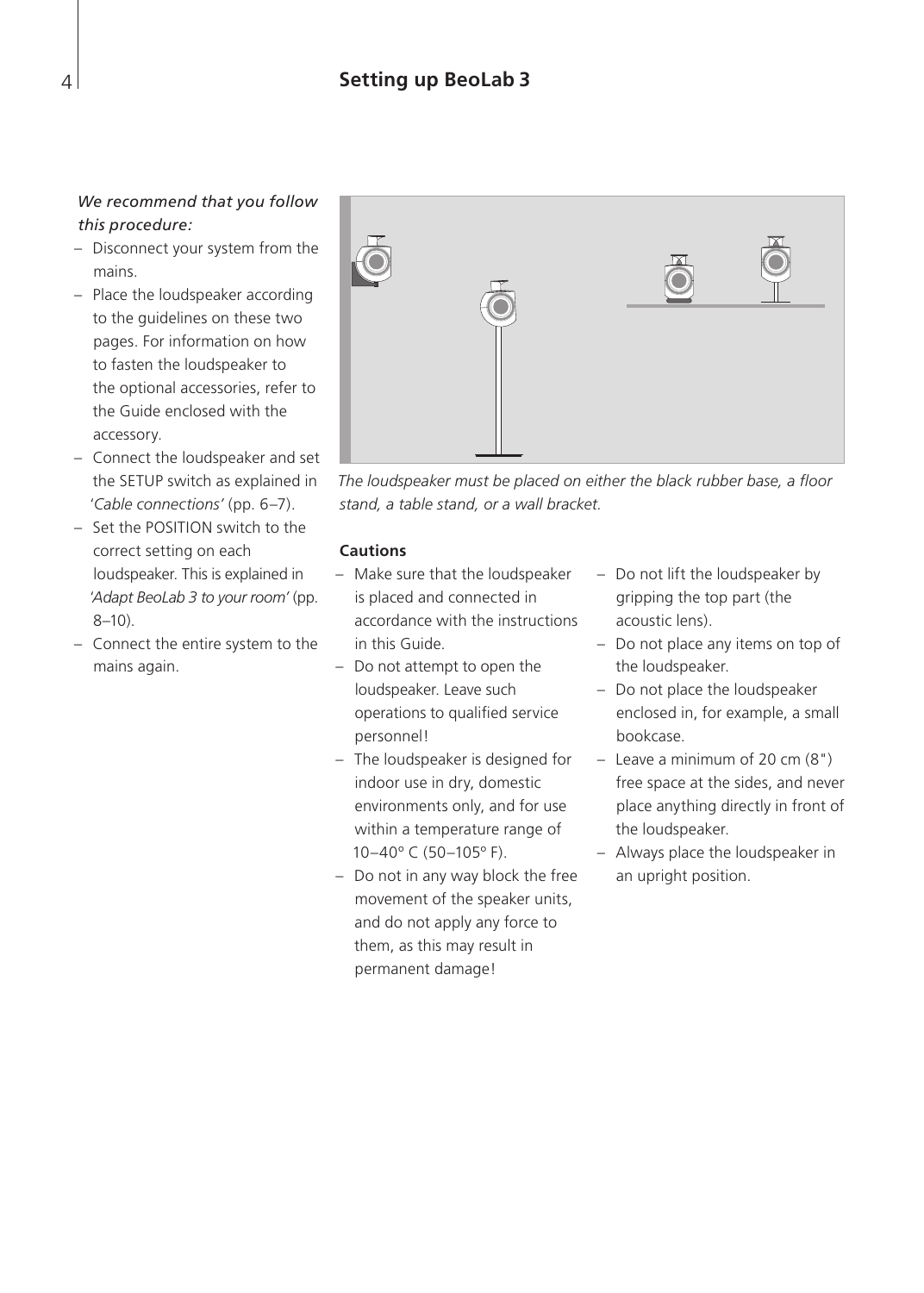

*For optimal sound performance make sure that the loudspeaker is directed towards your preferred listening position.* 

*The heights shown are guidelines, and will vary according to the distance from your preferred listening position to the loudspeaker. When mounted correctly on the floor stand, the loudspeaker 'leans' slightly backwards.* 



*The mounting holes (b and c) are blocked by two small screws, and before you can use either of these holes, the screw must be removed.* 

*Note: When mounting the loudspeaker on the floor stand, use mounting hole (a) only!*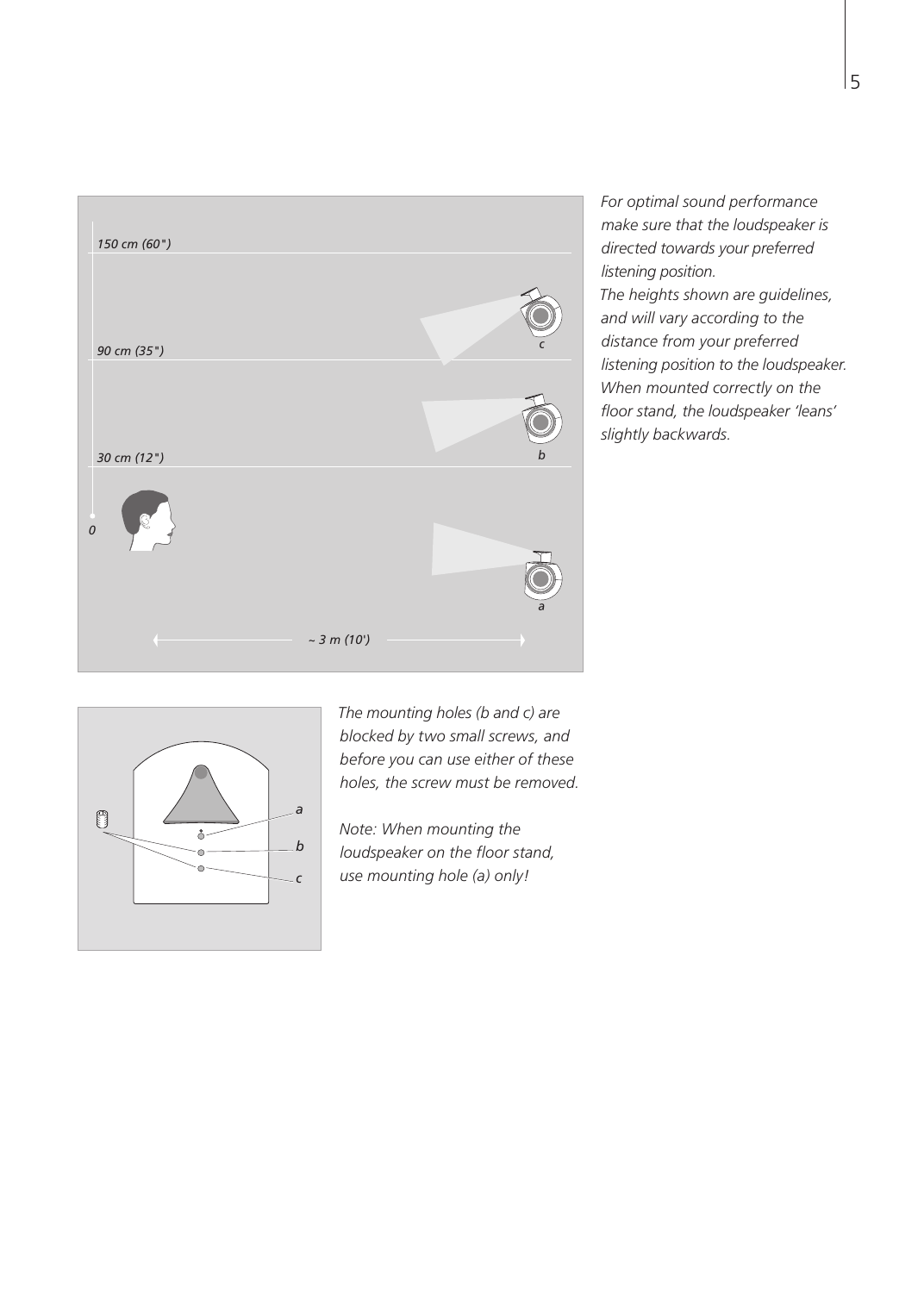*The loudspeaker can be used with Bang & Olufsen audio, video and link systems. It may also be used with non-Bang & Olufsen systems.* 



*The socket panel is located on the bottom part of the loudspeaker.* 



Cover for socket panel: *Run the two cables through the hole (A), before you connect them to the loudspeaker.* 

### POSITION switch

This switch has three settings: FREE, WALL, and CORNER. Which setting to use is explained in '*Adapt BeoLab 3 to your room'* (pp. 8–10).

#### SETUP switch

This switch has three settings: RIGHT, LEFT, and LINE.

Set the switch to RIGHT or LEFT, when connecting loudspeakers in a Bang & Olufsen system. Set the switch to LINE when connecting loudspeakers in a non-Bang & Olufsen system.

# POWER LINK and LINE socket

Use this socket to connect the loudspeaker to your system…

# *…To a Bang & Olufsen system:*

Use the enclosed Power Link cable to connect the loudspeaker to your system. Remember to set the SETUP switch to RIGHT and LEFT (the right and left sound channel), respectively.

# *…To a non-Bang & Olufsen system:*

Use a special adapter with an ordinary phono/RCA plug in one end, and a DIN-plug in the other (optional accessory, available from your Bang & Olufsen retailer). Remember to set the SETUP switch to LINE.

The LINE signal must be a volumecontrolled line-level signal not exceeding 3 VRMS.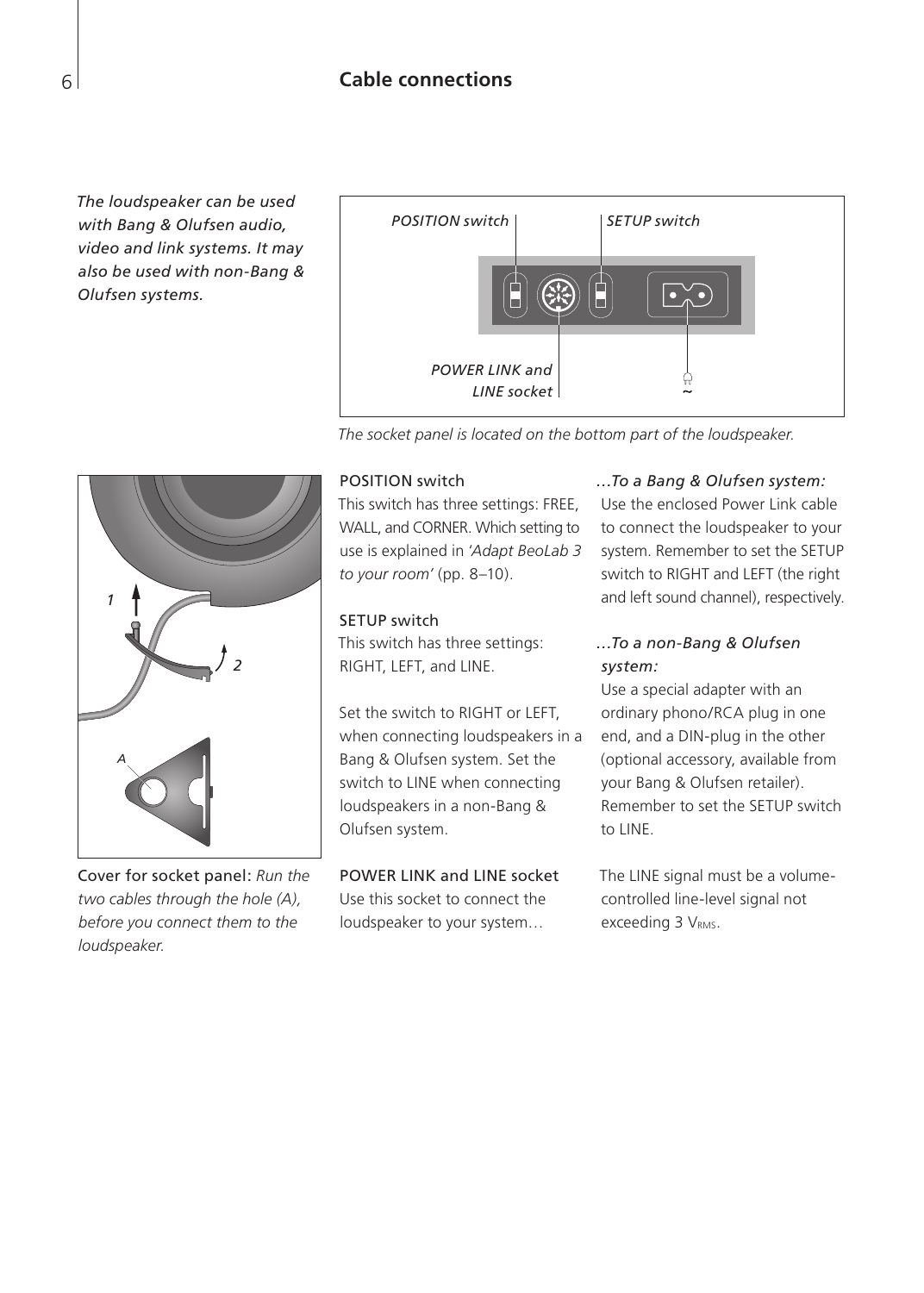



Cable Clamp: *For safety reasons, the mains lead must be secured to the loudspeaker. Use the enclosed small cable clamp and screw.* 



Power Link cables: *The enclosed Power Link cables are of a new type. The new type has a triangular mark on the plug. Do not use any cables of the older type, as this will cause noise, and therefore not give optimum sound quality!* 

Power Link connections: *These connections carry both the right*  and left sound signals. Therefore, *the cables may be run in two ways:* 

- *1* Run a Power Link cable from the Bang & Olufsen system directly to each loudspeaker.
- *Or*
- *2* Use a Power Link adapter (optional accessory, available from your Bang & Olufsen retailer). Run a cable from the Bang & Olufsen system to the first loudspeaker, and then run another cable from the first loudspeaker to the next (this will often minimize cable clutter).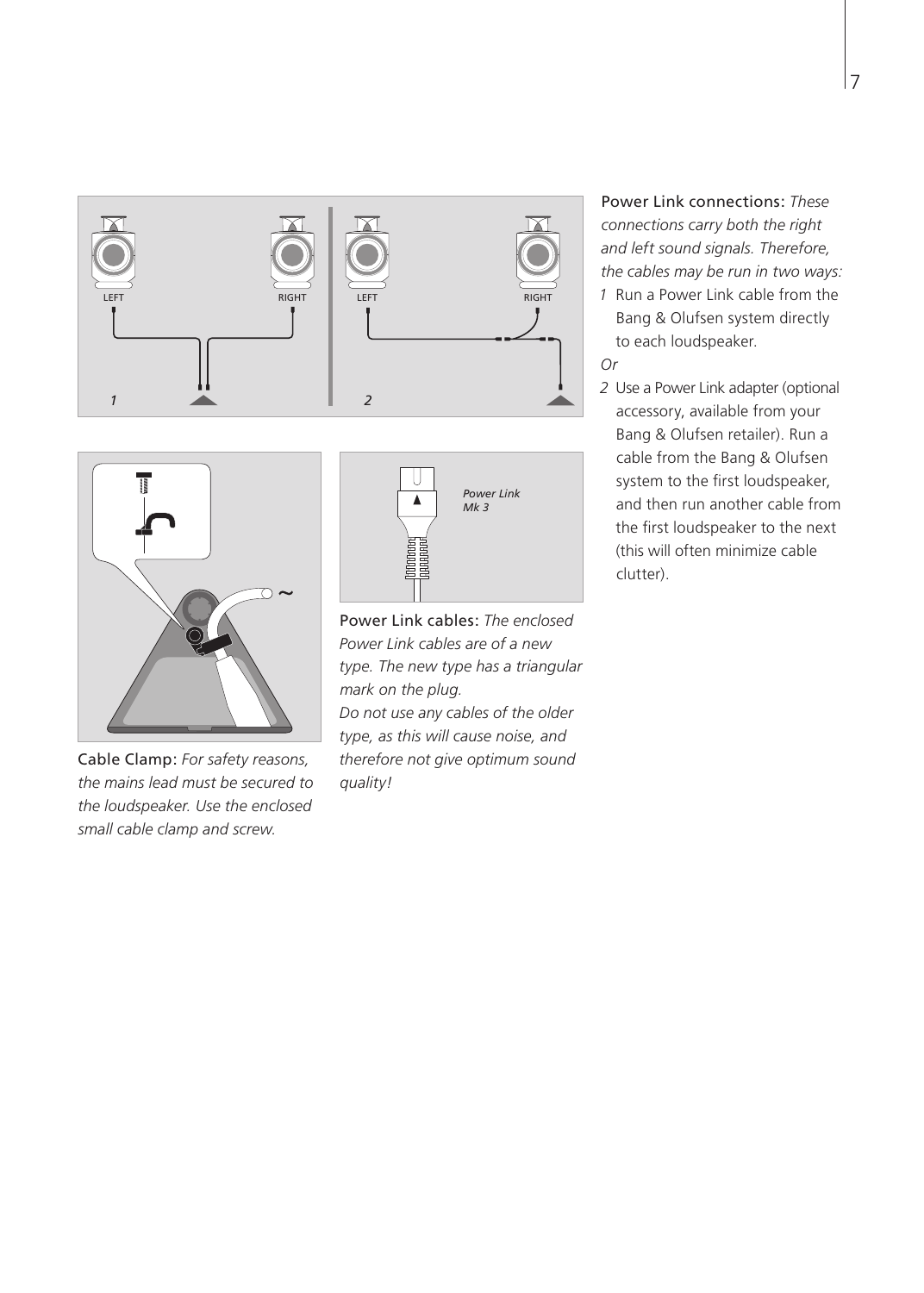# **Adapt BeoLab 3 to your room**

*The loudspeaker may be placed almost anywhere in your room. However, the most natural sound and best stereo perspective is obtained if it is set up as explained on these pages.* 

#### **The POSITION switch**

When a loudspeaker is placed in a corner, the bass level is boosted compared to the bass level from a loudspeaker placed in a more free-standing position.

To filter out this natural bass boost, the loudspeaker has a switch marked POSITION. The purpose of the switch is to ensure that the bass level suits the placement of the loudspeaker. The appropriate switch setting depends on the distance from the loudspeaker to the walls and corners of the room.

#### *The POSITION switch has three settings:*



*The POSITION switch is located on the socket panel. Note: It is important that you set the SETUP switch to the correct setting on each of the loud speakers – as explained on page 6.* 

#### • FREE

Use this setting if the loudspeaker is placed more than 30 cm (12") from the wall, and no closer to a corner than  $65$  cm  $(25")$  – shown by the large light grey area in the illustration on the next page.

#### • WALL

Use this setting if the loudspeaker is placed less than 20 cm (8") from a wall, and no closer to a corner than 65 cm  $(25")$  – shown by the grey areas along the walls in the illustration on the next page.

#### • CORNER

Use this setting if the loudspeaker is placed in a corner – shown by the dark grey areas in the illustration on the next page.

*However, we do not recommend that you place the loudspeaker closer to the corner than 30 cm (12") – shown by the black areas in the illustration on the next page.*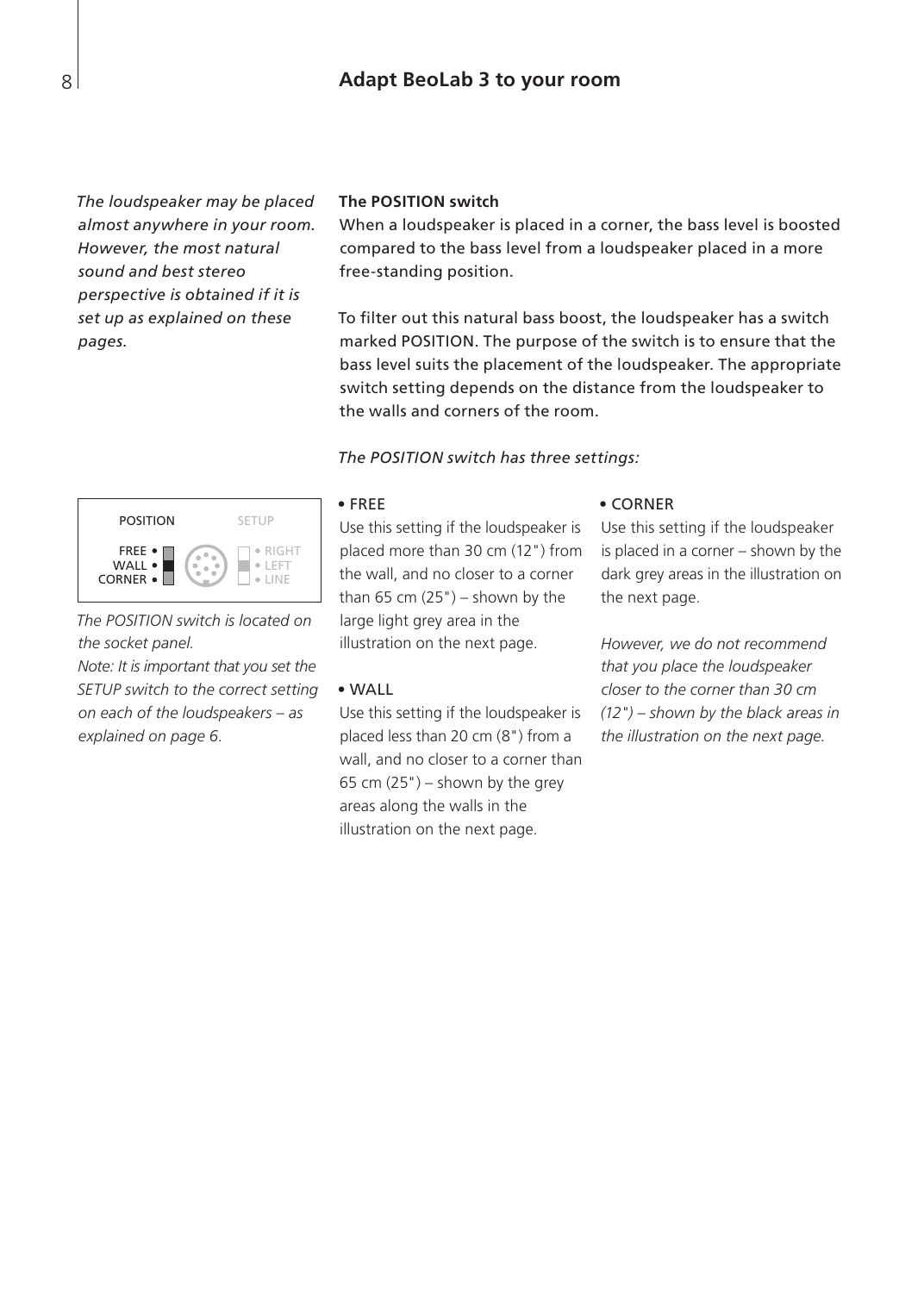



*The 'Acoustic Lens Technology' system ensures better balance in the high tone frequencies coming directly from the loudspeaker, and the sound reflected by the room. The system also ensures correct tonal balance in the whole area in front of the loudspeaker.* 



How to measure? *The distances referred to, are measured as shown here (the loudspeaker seen from above).* 

*The distances are meant as guidelines, and you may, of course, set the POSITION switch to any of the three settings you prefer.*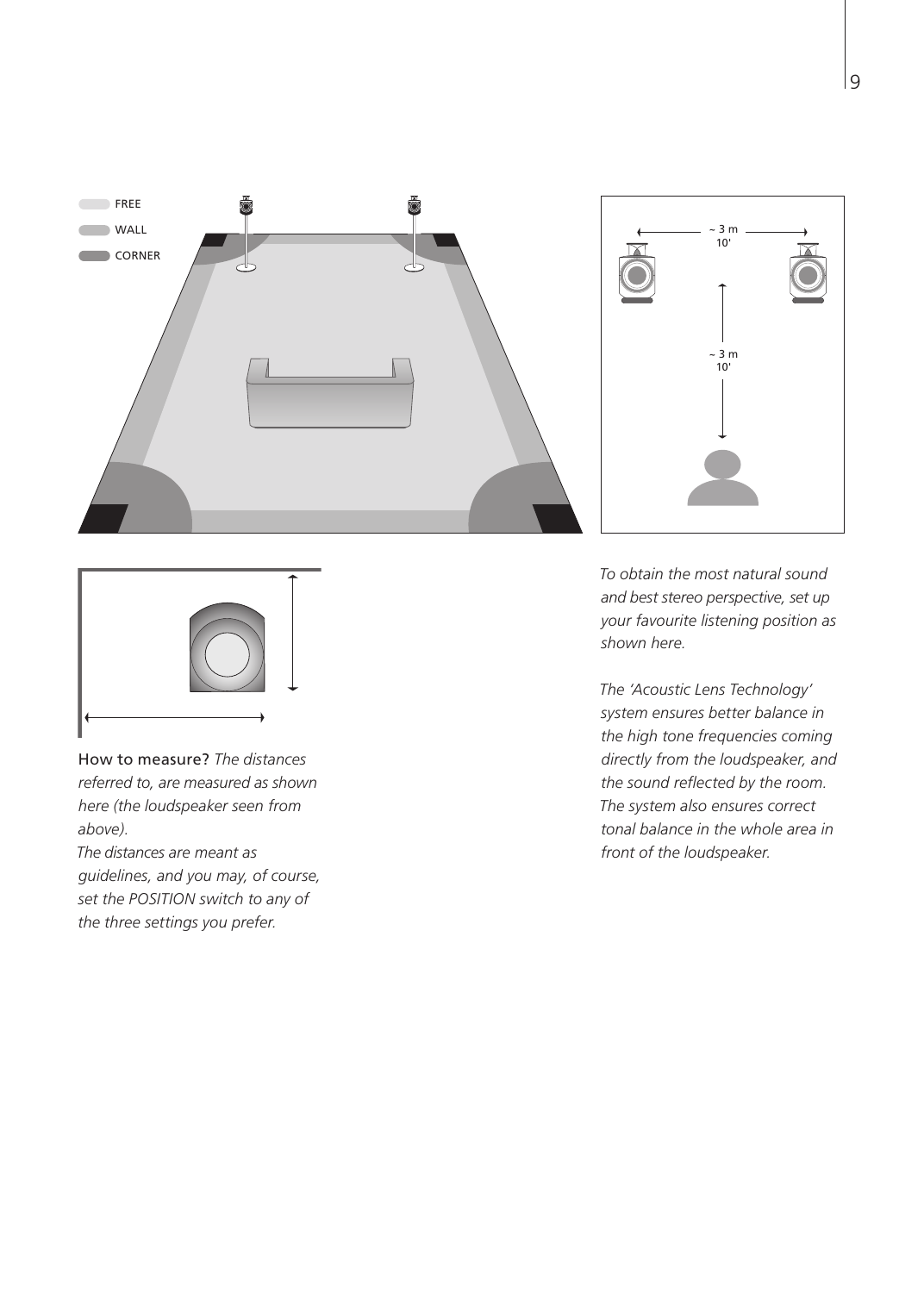#### **Setup examples**

Here are three examples which show how to set the POSITION switch on each loudspeaker in different setups.



Example 1: *The loudspeakers are placed in one end of the room (but not against the back wall), and not near the side walls. Therefore, the POSITION switch should be set to FREE on both loud speakers.* 



Example 2: *One loudspeaker is placed against the wall, and the other is placed in a corner. Therefore, the left loudspeaker should be set to WALL, and the right loudspeaker should be set to CORNER.* 



Example 3: *As in example 2, one loud speaker is placed against the wall, and the other is placed in a corner. The shape of the room has no influence on which setting to select.* 

*Therefore, the left loudspeaker should be set to WALL, and the right loudspeaker should be set to CORNER.* 

# **If you have a BeoLab 2 subwoofer setup…**

As explained in the BeoLab 2 Guide, the subwoofer has a SETUP switch which can be set to 1, 2, or 3. This will adapt the output from BeoLab 2 to the sensitivity levels of different BeoLab loudspeakers.

If you connect a pair of BeoLab 3 loudspeakers to the BeoLab 2 subwoofer, we recommend that you set the BeoLab 2 SETUP switch to  $\mathcal{L}$